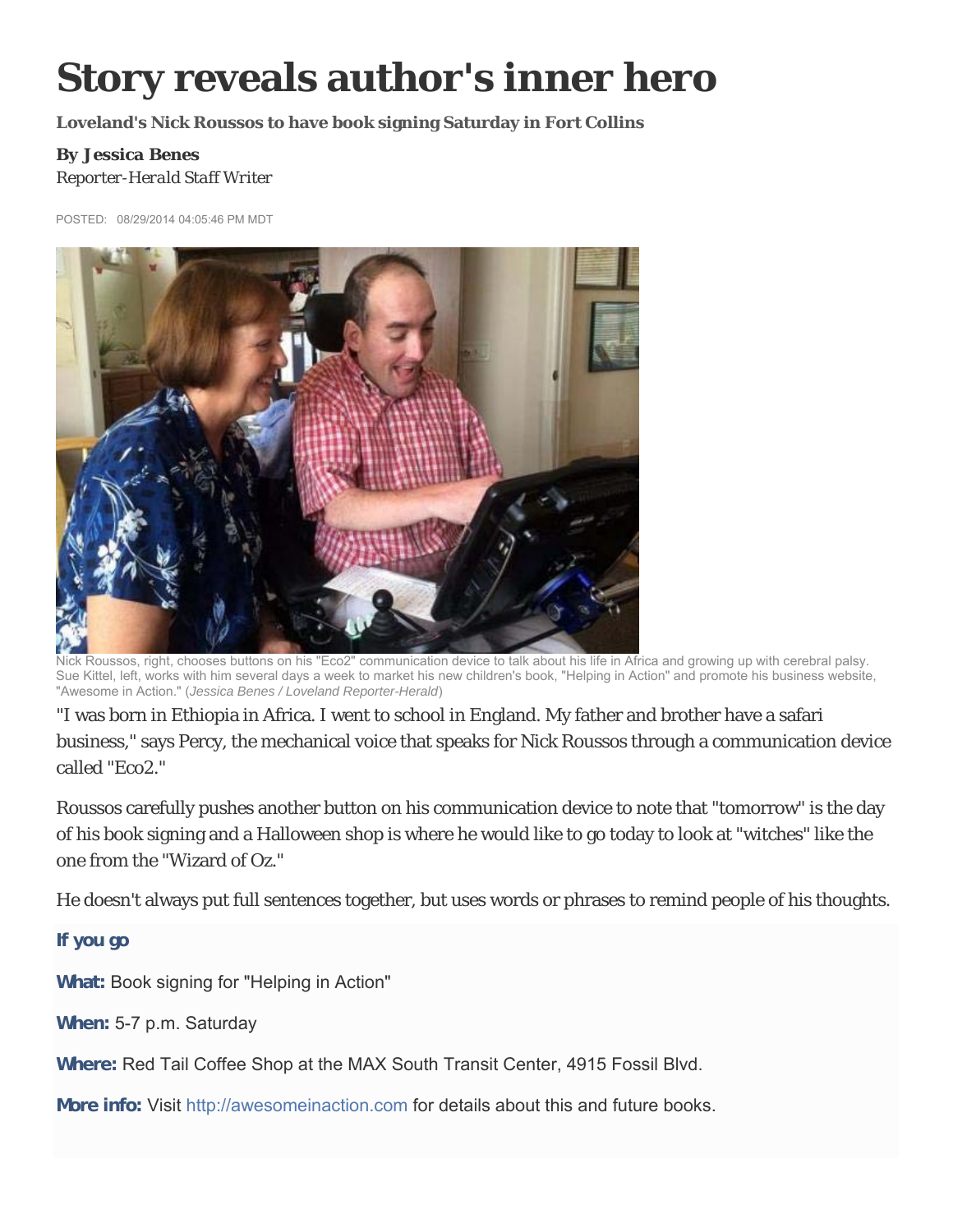Roussos was born with cerebral palsy. He uses a wheelchair and isn't able to speak. He can't move his body very well except for his arms. But none of these things has stopped Roussos from kayaking, horseback riding, "singing" karaoke, water skiing, snow skiing, racing with "Athletes in Tandem" or writing a children's book.

Roussos, with the help of Audrey Hendricks, wrote a children's book about his life in Africa growing up with a baby lion and learning to thrive.

## Advertisement

He is having a book signing for the book, "Helping in Action," 5-7 p.m. Saturday at the entrance to Red Tail Coffee Shop at the MAX South Transit Center, 4915 Fossil Blvd., in Fort Collins. The book was illustrated by Pam Marcus-Bause.

The story is about a boy who realizes he is capable of being a hero when he finds a lion cub in need of help.

The tale combines fiction with Roussos's own experiences in Africa.

Roussos lived in Ethiopia with his family for 15 years and then attended a school with a special-needs program in England.

His father was born in Ethiopia and his mother met his father while she was on a trip.

Roussos's father found a baby lion cub in the bush and brought her home when Roussos was little. They bottle fed her and helped her learn to hunt when she was older. Eventually, she was strong enough to make her way back to the wild.

"That's the main part of the story," said Sue Kittel, with the Supported Employment program through the Colorado Department of Human Services. "And introducing Nick and his family and where they lived in Ethiopia, and the lake they went to a lot."

The Supported Employment program works with people with disabilities to find employment and keep jobs.

Hendricks, also with Supported Employment, worked with Roussos for about two years to write the story.

"The cool thing is, Roussos never went to his preprogrammed words," Hendricks said.

Instead of using his device to use phrases to tell the story that he had used before, he would point out a phrase he wanted to say by using words like, "lion, head, water, hippo." Hendricks and Roussos had a conversation about what he was trying to say - that the lion was sitting on the hippo's head - and she would write down several variations of a sentence with a question mark at the end.

He would point to the sentence he preferred, or he would point to the question mark if none of the sentences were right.

Hendricks said she is proud of him because he made the story his own by using unique and whimsical word choices.